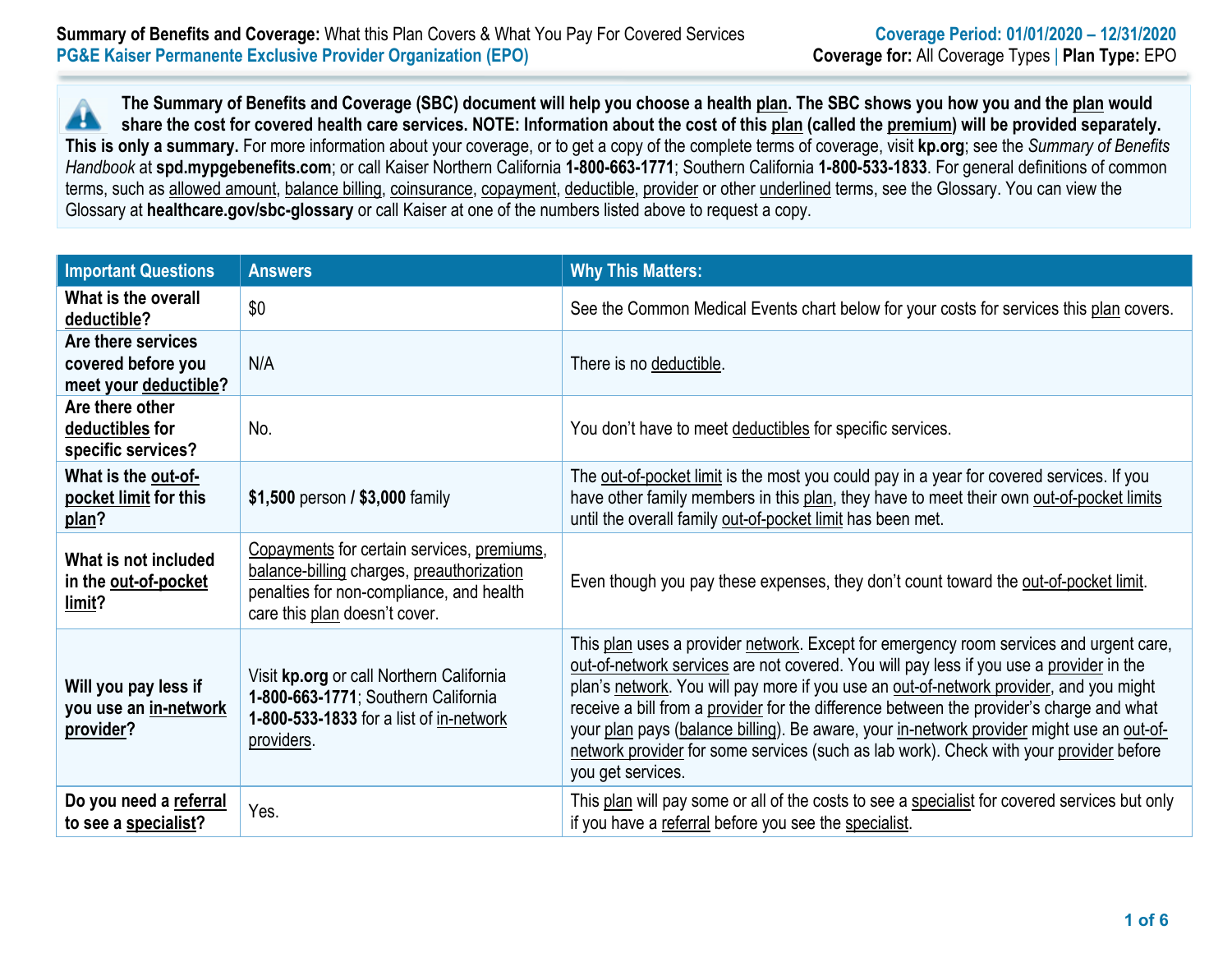$\blacktriangle$ 

All **copayment** and **coinsurance** costs shown in this chart are after your **deductible** has been met, if a **deductible** applies.

| <b>Common</b>                                                                                      |                                                     |                                                                                       | <b>What You Will Pay</b>                                  | <b>Limitations, Exceptions, &amp; Other Important</b>                                                                                                                                                     |  |
|----------------------------------------------------------------------------------------------------|-----------------------------------------------------|---------------------------------------------------------------------------------------|-----------------------------------------------------------|-----------------------------------------------------------------------------------------------------------------------------------------------------------------------------------------------------------|--|
| <b>Medical Event</b>                                                                               | <b>Services You May Need</b>                        | <b>In-Network Provider</b><br>(You will pay the least)                                | <b>Out-of-Network Provider</b><br>(You will pay the most) | <b>Information</b>                                                                                                                                                                                        |  |
| If you visit a<br>health care<br>provider's office<br>or clinic                                    | Primary care visit to treat an injury<br>or illness | \$10 copay/visit                                                                      | Not covered                                               | None                                                                                                                                                                                                      |  |
|                                                                                                    | Specialist visit                                    | \$10 copay/visit                                                                      | Not covered                                               | None                                                                                                                                                                                                      |  |
|                                                                                                    | Select preventive care/screening/<br>immunization   | Preventive care<br>screenings \$10 copay;<br>preventive<br>immunizations no<br>charge | Not covered                                               | Does not apply to out-of-pocket limit. You may<br>have to pay for services that aren't preventive.<br>Ask your provider if the services needed are<br>preventive. Then check what your plan will pay for. |  |
|                                                                                                    | Other practitioner office visit                     | \$10 copay/visit                                                                      | Not covered                                               | Chiropractic visits: Self-referral allowed; no<br>preauthorization needed<br>Acupuncture visits: Referral required from a<br>Kaiser physician                                                             |  |
| If you have a test                                                                                 | Diagnostic test (X-ray, blood work)                 | No charge                                                                             | Not covered                                               | Does not apply to out-of-pocket limit.                                                                                                                                                                    |  |
|                                                                                                    | Imaging (CT/PET scans, MRIs)                        | No charge                                                                             | Not covered                                               | Does not apply to out-of-pocket limit.                                                                                                                                                                    |  |
| If you need drugs<br>to treat your                                                                 | Generic drugs                                       | \$10 copay                                                                            | Not covered                                               | Up to 100-day supply; does not apply to out-of-<br>pocket limit.                                                                                                                                          |  |
| illness or<br>condition<br>More information                                                        | Preferred brand drugs                               | \$10 copay                                                                            | Not covered                                               | Up to 100-day supply; does not apply to out-of-<br>pocket limit.                                                                                                                                          |  |
| about<br>prescription drug                                                                         | Non-preferred brand drugs                           | \$10 copay                                                                            | Not covered                                               | Up to 100-day supply; does not apply to out-of-<br>pocket limit.                                                                                                                                          |  |
| coverage is<br>available by calling<br>Kaiser: NoCal<br>1-800-663-1771;<br>SoCal<br>1-800-533-1833 | <b>Specialty drugs</b>                              | $$10$ copay                                                                           | Not covered                                               | Up to 100-day supply; 50% coinsurance for<br>drugs for treatment of infertility and sexual<br>dysfunction; memory enhancement drugs not<br>covered. Does not apply to out-of-pocket limit.                |  |
| If you have<br>outpatient                                                                          | Facility fee (e.g., ambulatory<br>surgery center)   | \$10 copay                                                                            | Not covered                                               | None                                                                                                                                                                                                      |  |
| surgery                                                                                            | Physician/surgeon fees                              | Included in facility fee                                                              | Not covered                                               | None                                                                                                                                                                                                      |  |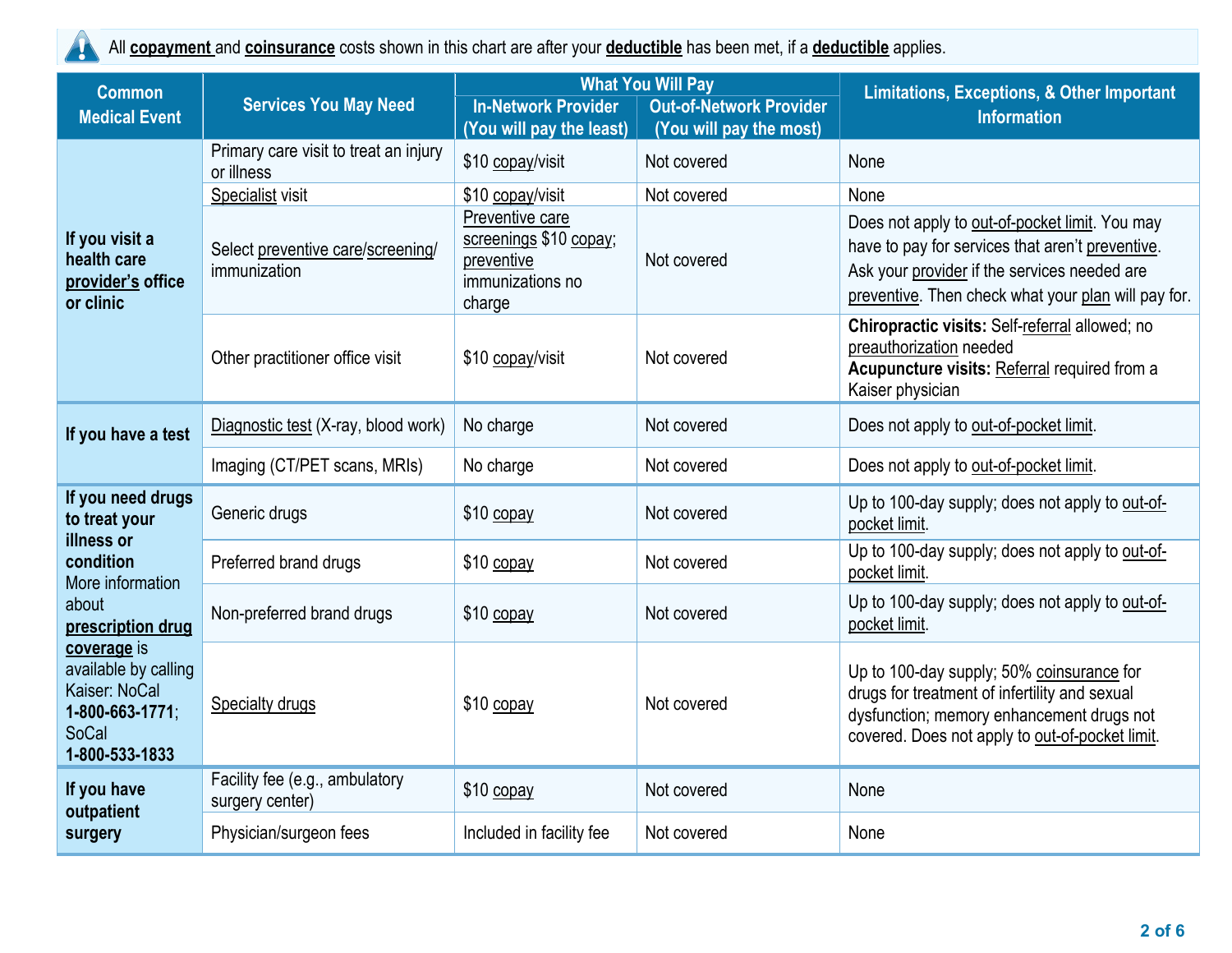|                                                                                              |                                              | <b>What You Will Pay</b>                                            |                                                                        |                                                                                                                                                                                                                                                                                                                                                                                                                                                                                                                                 |  |
|----------------------------------------------------------------------------------------------|----------------------------------------------|---------------------------------------------------------------------|------------------------------------------------------------------------|---------------------------------------------------------------------------------------------------------------------------------------------------------------------------------------------------------------------------------------------------------------------------------------------------------------------------------------------------------------------------------------------------------------------------------------------------------------------------------------------------------------------------------|--|
| <b>Common</b><br><b>Medical Event</b>                                                        | <b>Services You May</b><br><b>Need</b>       | <b>In-Network</b><br><b>Provider</b><br>(You will pay the<br>least) | <b>Out-of-Network</b><br><b>Provider (You</b><br>will pay the<br>most) | Limitations, Exceptions, & Other Important Information                                                                                                                                                                                                                                                                                                                                                                                                                                                                          |  |
| If you need<br>immediate<br>medical attention                                                | Emergency room<br>care                       | \$25 copay/visit                                                    | \$25 copay/visit                                                       | Waived if admitted as an inpatient.                                                                                                                                                                                                                                                                                                                                                                                                                                                                                             |  |
|                                                                                              | <b>Emergency medical</b><br>transportation   | No charge                                                           | No charge                                                              | Does not apply to out-of-pocket limit.                                                                                                                                                                                                                                                                                                                                                                                                                                                                                          |  |
|                                                                                              | Urgent care                                  | \$10 copay/visit                                                    | \$10 copay/visit                                                       | Non-plan providers covered when temporarily outside the service area.                                                                                                                                                                                                                                                                                                                                                                                                                                                           |  |
| If you have a<br>hospital stay                                                               | Facility fee (e.g.,<br>hospital room)        | No charge                                                           | Not covered                                                            | None                                                                                                                                                                                                                                                                                                                                                                                                                                                                                                                            |  |
|                                                                                              | Physician/surgeon<br>fees                    | Included in facility<br>fee                                         | Not covered                                                            | None                                                                                                                                                                                                                                                                                                                                                                                                                                                                                                                            |  |
| If you need mental<br>health, behavioral<br>health, or<br>substance use<br>disorder services | Outpatient services                          | \$10/individual visit                                               | Not covered                                                            | \$5/group visit                                                                                                                                                                                                                                                                                                                                                                                                                                                                                                                 |  |
|                                                                                              | Inpatient services                           | No charge                                                           | Not covered                                                            | Substance use disorder: May use Beacon Health Options or Kaiser for<br>detoxification. All other residential inpatient treatment, including acute<br>inpatient and residential treatment, is available through the Beacon Health<br>Options network only, not Kaiser. All substance use treatment requires<br>preauthorization. When using a Beacon Health Options provider, a \$300<br>penalty applies if you fail to notify Beacon Health Options within 48 hours<br>of admission to a facility. No limit on number of stays. |  |
| If you are<br>pregnant                                                                       | Office visits                                | No charge                                                           | Not covered                                                            | Depending on the type of service, a copayment, coinsurance or deductible<br>may apply. Maternity care may include tests and services described<br>elsewhere in this document. Does not apply to out-of-pocket limit.                                                                                                                                                                                                                                                                                                            |  |
|                                                                                              | Childbirth/delivery<br>professional services | Included in facility<br>fee                                         | Not covered                                                            | None                                                                                                                                                                                                                                                                                                                                                                                                                                                                                                                            |  |
|                                                                                              | Childbirth/delivery<br>facility services     | No charge                                                           | Not covered                                                            | Does not apply to out-of-pocket limit.                                                                                                                                                                                                                                                                                                                                                                                                                                                                                          |  |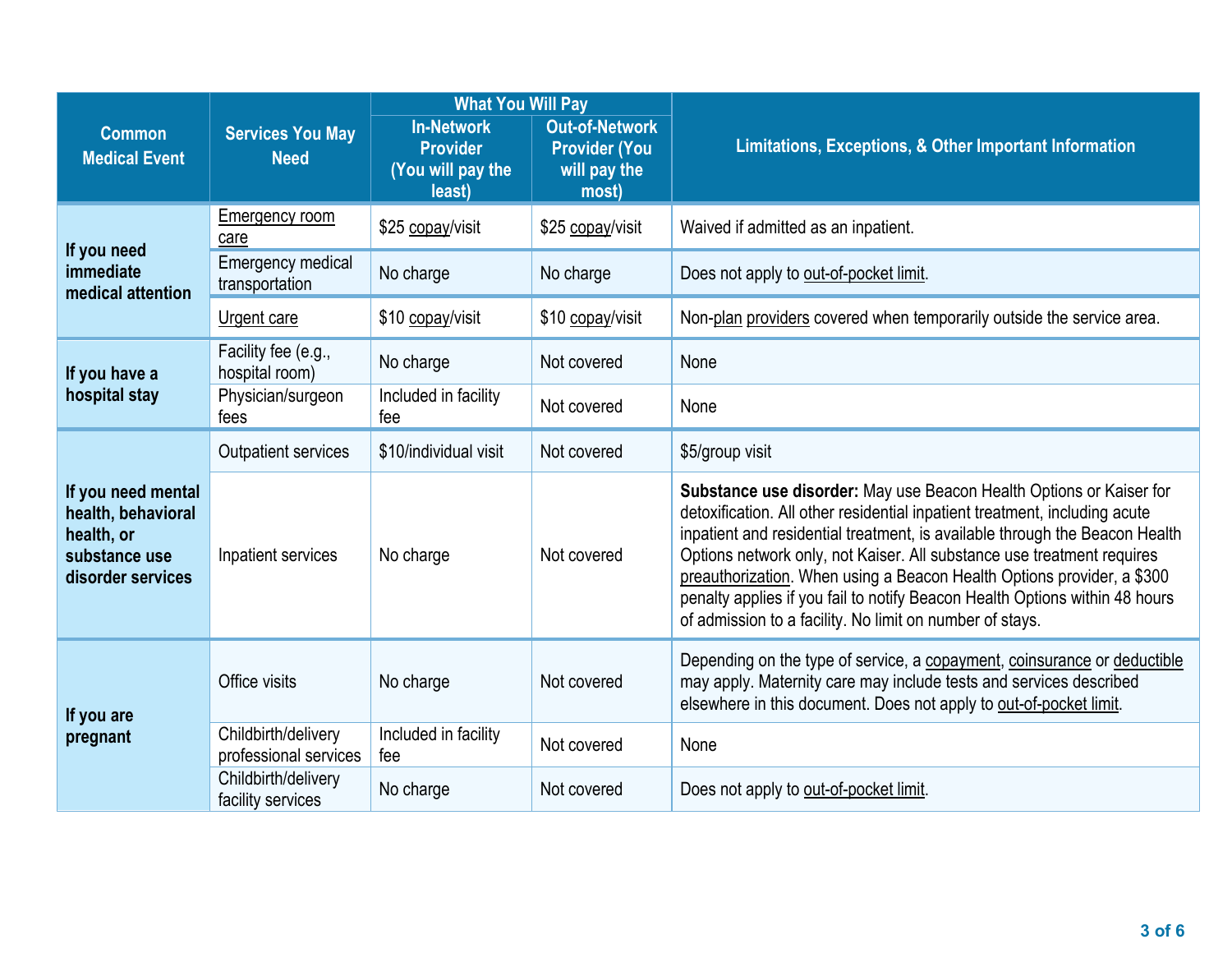|                                                                         |                                        | <b>What You Will Pay</b>                                            |                                                                        |                                                                                                                                                                                                                           |  |
|-------------------------------------------------------------------------|----------------------------------------|---------------------------------------------------------------------|------------------------------------------------------------------------|---------------------------------------------------------------------------------------------------------------------------------------------------------------------------------------------------------------------------|--|
| <b>Common</b><br><b>Medical Event</b>                                   | <b>Services You May</b><br><b>Need</b> | <b>In-Network</b><br><b>Provider</b><br>(You will pay the<br>least) | <b>Out-of-Network</b><br><b>Provider (You</b><br>will pay the<br>most) | Limitations, Exceptions, & Other Important Information                                                                                                                                                                    |  |
| If you need help<br>recovering or<br>have other special<br>health needs | Home health care                       | No charge                                                           | Not covered                                                            | 3 visits/day; 100 visits/calendar year. Does not apply to out-of-pocket limit.                                                                                                                                            |  |
|                                                                         | Rehabilitation<br>services             | $$10$ copay                                                         | Not covered                                                            | None                                                                                                                                                                                                                      |  |
|                                                                         | Habilitation services                  | \$10 copay                                                          | Not covered                                                            | None                                                                                                                                                                                                                      |  |
|                                                                         | <b>Skilled nursing care</b>            | No charge                                                           | Not covered                                                            | 100 days/calendar year. Does not apply to out-of-pocket limit.                                                                                                                                                            |  |
|                                                                         | Durable medical<br>equipment           | No charge                                                           | Not covered                                                            | Must be in accordance with Kaiser's DME formulary guidelines. Does not<br>apply to out-of-pocket limit. For specific exclusions, see p. 44 of the Kaiser<br>EPO Summary Plan Description (call Kaiser to request a copy). |  |
|                                                                         | Hospice services                       | No charge                                                           | Not covered                                                            | None                                                                                                                                                                                                                      |  |
| If your child needs<br>dental or eye care                               | Children's eye exam                    | \$10 copay                                                          | Not covered                                                            | None                                                                                                                                                                                                                      |  |
|                                                                         | Children's glasses                     | Not covered                                                         | Not covered                                                            | None                                                                                                                                                                                                                      |  |
|                                                                         | Children's dental<br>check-up          | Not covered                                                         | Not covered                                                            | None                                                                                                                                                                                                                      |  |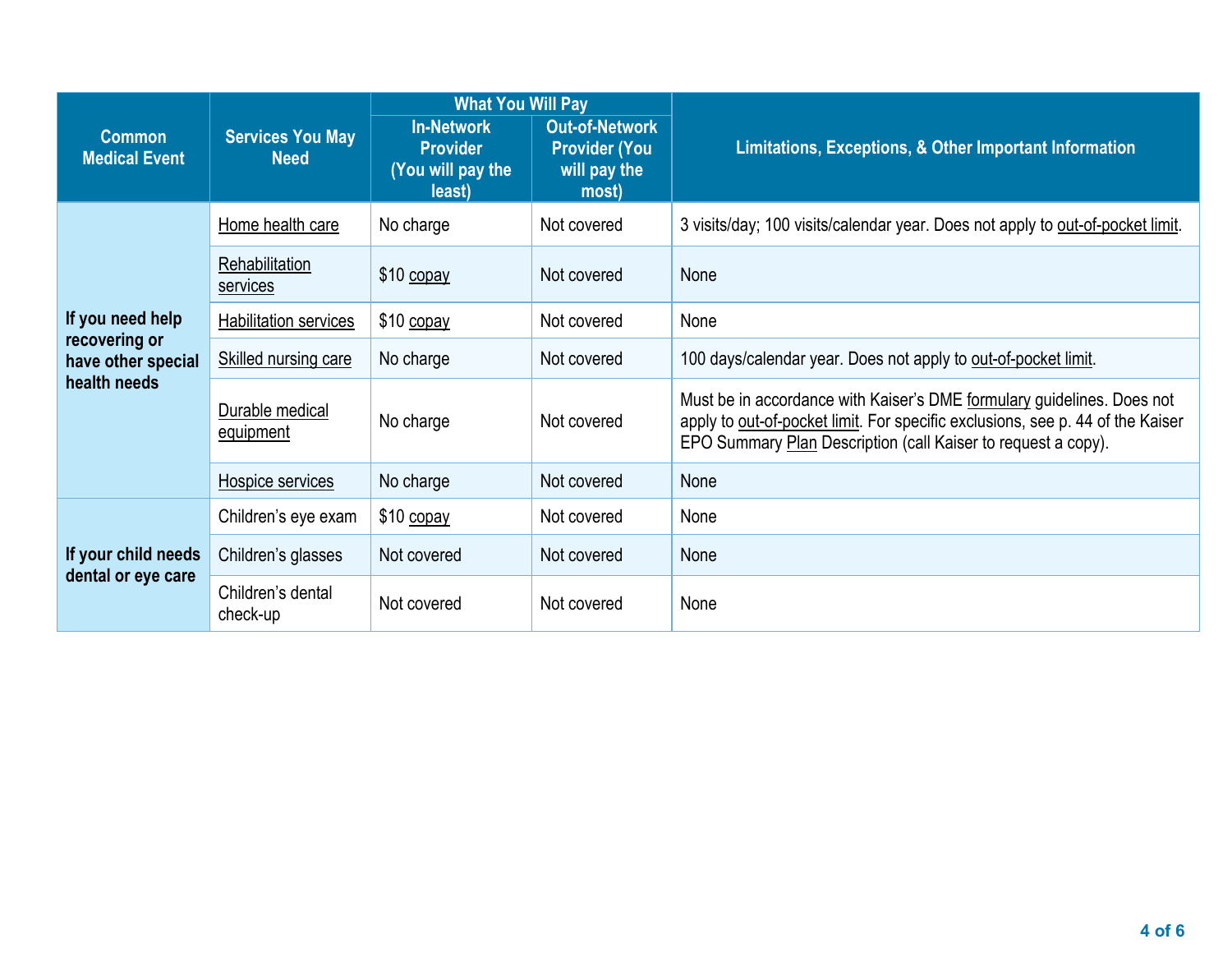| Services Your Plan Generally Does NOT Cover (Check your policy or plan document for more information and a list of any other excluded services.) |                                                    |                              |  |  |  |  |
|--------------------------------------------------------------------------------------------------------------------------------------------------|----------------------------------------------------|------------------------------|--|--|--|--|
| <b>Cosmetic Surgery</b>                                                                                                                          | Long-Term Care                                     | Routine Eye Care (Adult)     |  |  |  |  |
| Dental Care (Adult & Child)                                                                                                                      | Non-emergency care when traveling outside the U.S. | <b>Routine Foot Care</b>     |  |  |  |  |
| Eyeglasses (Adult & Child)                                                                                                                       | <b>Private-Duty Nursing</b>                        | Weight Loss Programs         |  |  |  |  |
| Other Covered Services (Limitations may apply to these services. This isn't a complete list. Please see your plan document.)                     |                                                    |                              |  |  |  |  |
| Acupuncture (medically referred)                                                                                                                 | Chiropractic Care (self-referred)                  | <b>Infertility Treatment</b> |  |  |  |  |
| <b>Bariatric Surgery</b>                                                                                                                         | Hearing Aids (1 per ear every 3 years)             |                              |  |  |  |  |

Your Rights to Continue Coverage: There are agencies that can help if you want to continue your coverage after it ends. The contact information for those agencies is: The plan—Northern California **1-800-663-1771**; Southern California **1-800-533-1833**; your state insurance department; or the Department of Labor's Employee Benefits Security Administration at **1-866-444-EBSA (3272**) or **dol.gov/ebsa/healthreform.** Other coverage options may be available to you, too, including buying individual insurance coverage through the Health Insurance Marketplace. For more information about the Marketplace, visit **healthcare.gov** or call **1-800-318-2596**.

Your Grievance and Appeals Rights: There are agencies that can help if you have a complaint against your plan for a denial of a claim. This complaint is called a grievance or appeal. For more information about your rights, look at the explanation of benefits you will receive for that medical claim. Your plan documents also provide complete information to submit a claim, appeal, or a grievance for any reason to your plan. For more information about your rights, this notice, or assistance, contact the following: **Medical Appeals** Kaiser Permanente Insurance Company—Appeals, 3701 Boardman-Canfield Road, Canfield, OH 44406 / Northern California: **1-800-663-1771** / Southern California: **1-800-533-1833** / Fax: 1-614-212-7110 **kp.org Pharmacy Appeals** Kaiser Permanente, Attn: SFAS National Self Funding, 3840 Murphy Canyon Road, San Diego, CA 92123 / Northern California: **1-800-663-1771** / Southern California: **1-800-533-1833** / Fax: 1-858-614-7912 / **kp.org**. You may also contact the Department of Labor's Employee Benefits Security Administration at **1-866-444-EBSA (3272)** or **dol.gov/ebsa/healthreform**.

**Does this plan provide Minimum Essential Coverage? Yes**.

## **Does this plan meet Minimum Value Standards? Yes**.

If your plan doesn't meet the Minimum Value Standards, you may be eligible for a premium tax credit to help you pay for a plan through the Marketplace.

## **Language Access Services:**

Spanish (Español): Para obtener asistencia en Español, llame al **1-800-964-0530.**

Tagalog (Tagalog): Kung kailangan ninyo ang tulong sa Tagalog tumawag sa **1-800-964-0530.**

Chinese (中文): 如果需要中文的帮助,请拨打这个号码 **1-800-964-0530.**

Navajo (Dine): Dinek'ehgo shika at'ohwol ninisingo, kwiijigo holne' **1-800-964-0530.**

Your health benefits will be self-insured by your plan sponsor. Kaiser Permanente Insurance Company will provide certain administrative services for the plan and will not be an insurer of the plan or financially liable for health care benefits under the plan.

–To see examples of how this plan might cover costs for a sample medical situation, see the next section.–